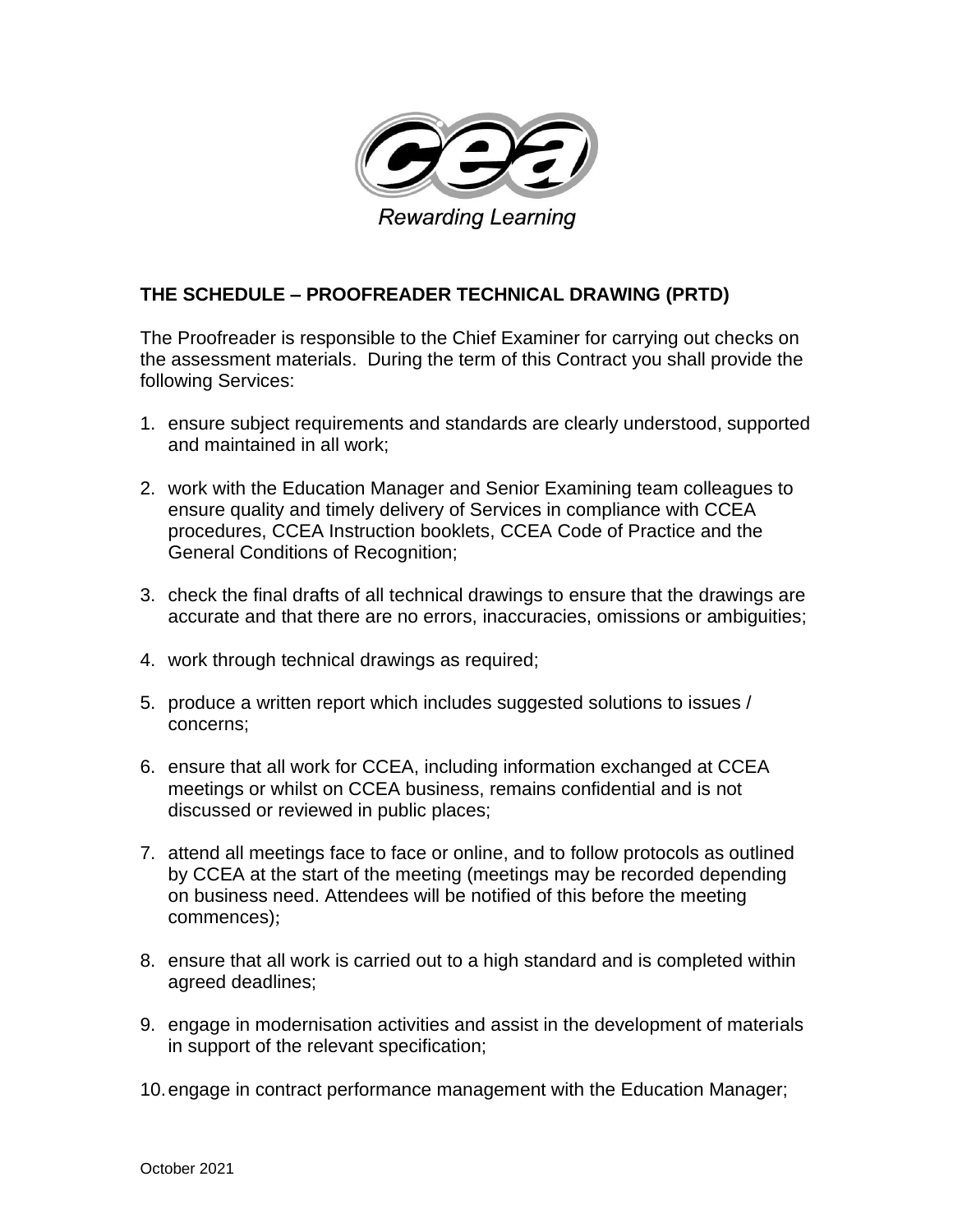- 11.support CCEA as directed with its strategic modernisation programme for examinations and assessments. This can include but is not limited to: reviewing and testing new technologies and processes, participating in pilot projects and providing detailed feedback to improve learning and development;
- 12.perform any other services such as CCEA may reasonably require in respect of/relevant to the development of examinations.

## **NUMBER OF DAYS REQUIRED**

There are no specific days of the week in which the Supplier is required to carry out the Services. Work must be carried out in the Suppliers own time, and will be dependent on the number of question papers allocated.

## **CONFIDENTIALITY AND PROFESSIONAL INTEGRITY**

Please note that all examiners who are contracted to provide services for CCEA are required to maintain the confidentiality of assessment materials as described in Condition G4 of the General Conditions of Recognition – Maintaining Confidentiality of assessment materials. The General Conditions of Recognition state that:

*G4.1 Where confidentiality in –*

*(a) the contents of assessment materials, or* 

*(b) information about the assessment,* 

*is required in order to ensure that a qualification which an awarding organisation makes available, or proposes to make available, reflects an accurate measure of attainment, the awarding organisation must take all reasonable steps to ensure that such confidentiality is maintained.* 

*G4.2 In particular, an awarding organisation must take all reasonable steps to ensure that such confidentiality is maintained where it (or any person connected to it) provides training or training materials in relation to a qualification.* 

*G4.3 An awarding organisation must take all reasonable steps to ensure that no person connected to it, or previously connected to it, offers to disclose information about any assessment or the content of any assessment materials where that information is (or is said or implied to be) confidential.* 

*G4.4 Where any breach of such confidentiality (including through the loss or theft of assessment materials) is either suspected by an awarding organisation or alleged by any other person, the awarding organisation must investigate that breach.*